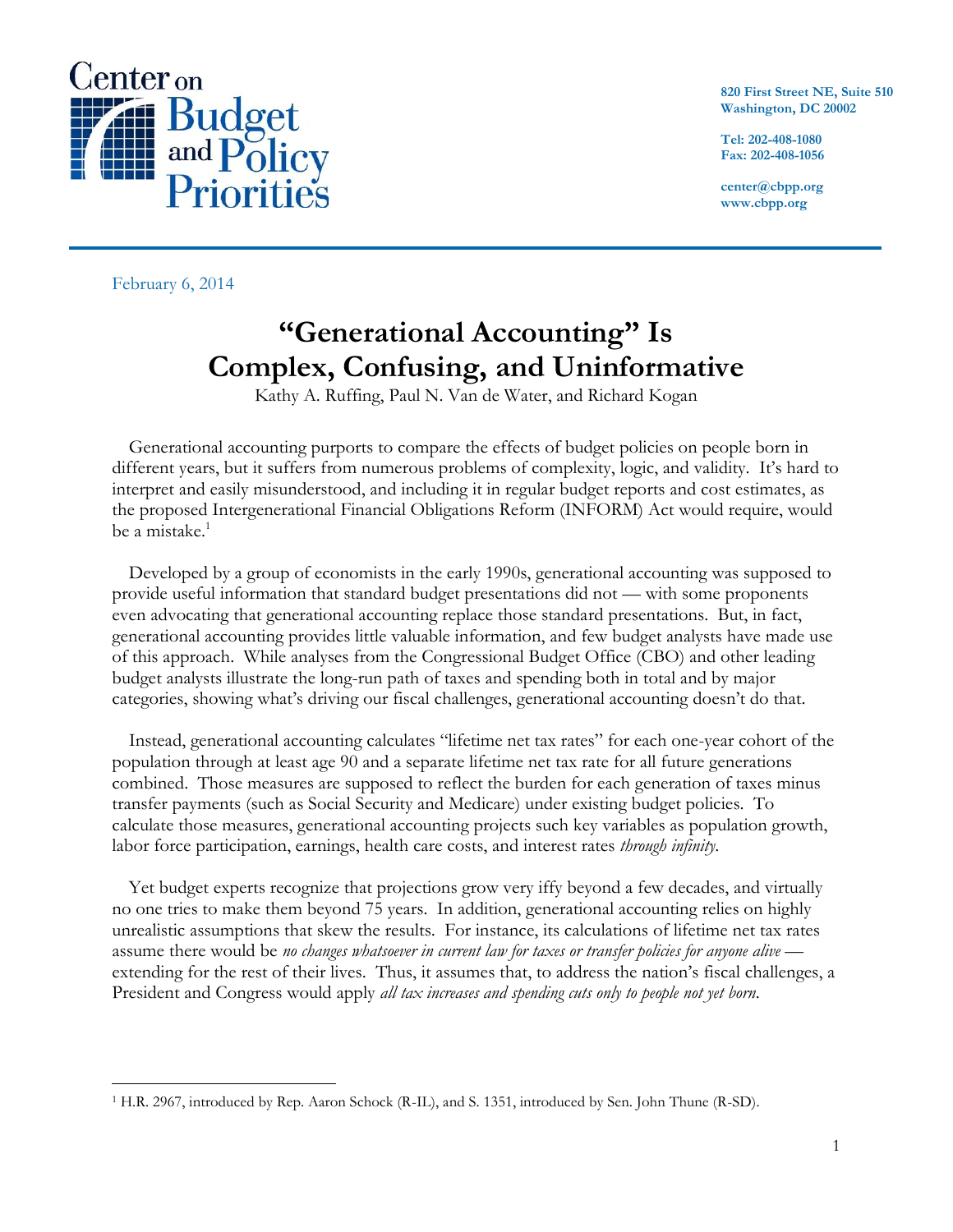Policymakers have never done that in the past, and they almost certainly will not in the future. Not surprisingly, this misleading approach understates the budget pressures facing people who are now alive while overstating the budget pressures facing those not yet born.

Moreover, the lifetime net tax rate of generational accounting is more complex than, and not comparable to, standard measures of tax burdens. Rather than measure total taxes as a percent of the economy or of household income, it measures net taxes as a percent just of labor income which is only part of the economy and which makes tax burdens appear greater than they are. Furthermore, under the concept of *net* taxes, a reduction in Social Security or other transfer benefits translates into a higher net tax rate, which most people will find confusing. Also, generational accounting's authors often express lifetime net tax burdens in raw dollars, which is especially misleading because it fails to relate those net taxes to lifetime income or some other measure of ability to pay. People could easily but mistakenly compare that *lifetime* net cost to their own (or the nation's) *current annual* income, leading to an exaggerated view of the long-term budget problem.

Adding to these problems, generational accounting rigidly categorizes all government spending as a purchase or a transfer, a distinction that arbitrarily assigns burdens and benefits, often with little regard to their true distribution. Generational accounting also doesn't account for the benefits that spending can have for future generations (for example, education and infrastructure spending that raises living standards), and it ignores the fact that the future economy will be larger. Future generations will have higher living standards and more disposable income even if they bear a reasonable increase in their net tax burden.

#### What Is Generational Accounting?

Economists Alan Auerbach, Jagadeesh Gokhale, and Lawrence Kotlikoff developed the concept and methods of generational accounting over 20 years ago.<sup>2</sup> It enjoyed some time in the spotlight in the 1990s but, for a host of legitimate reasons, it has not become a common part of the budget analyst's toolkit.

Generational accounting starts with the reality that all government spending must be paid for by someone — by past, current, or future generations. That is, over the infinite future, taxes must be sufficient to pay for all government purchases of goods and services, transfer payments, and debt service.<sup>3</sup> Economists dub that the "inter-temporal budget constraint." (For more on that concept, see Appendix 1.)

Auerbach, Gokhale, and Kotlikoff extend that logic to calculate what they call the lifetime net tax rate, which tries to measure the burden of taxes minus transfer payments on a generation over its lifetime. They calculate a lifetime net tax rate separately for current and future generations — a rate for each one-year age cohort from newborns through at least age 90, and a single composite rate for all future generations not yet born. Each of these lifetime net tax rates reflects a generation's tax payments made minus transfers received, displayed as a percentage of its lifetime labor income. All of these calculations are on a present-value basis, which means that future spending and revenues

<sup>2</sup> Alan J. Auerbach, Jagadeesh Gokhale, and Laurence J. Kotlikoff, "Generational Accounts: A Meaningful Alternative to Deficit Accounting," in *Tax Policy and the Economy, Volume 5* (Cambridge: MIT Press, 1991), [http://www.nber.org/chapters/c11269.](http://www.nber.org/chapters/c11269) 

<sup>&</sup>lt;sup>3</sup> Generational accounting does not assume that future generations ever have to pay off the debt, but it does assume that they have to keep up the interest payments. In present-value terms, those are equivalent.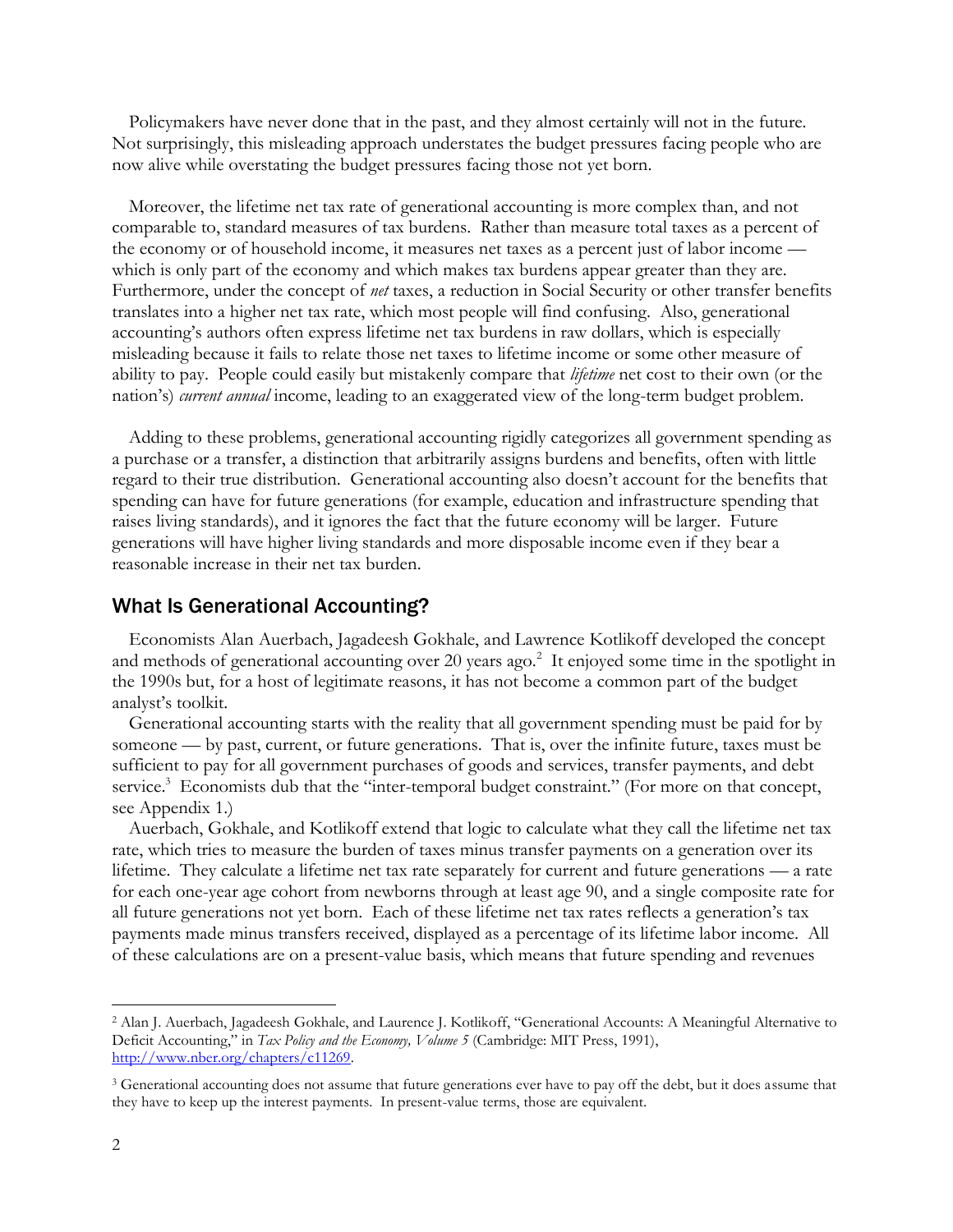that occur over many decades are converted into a single figure, in today's dollars, called a "lumpsum equivalent."

In addition, the calculations assume that current budgetary policies continue for the rest of a person's life for anyone who is already alive — that the President and Congress make no changes in current tax and transfer policies for those people. The lifetime net tax rate for future generations those not yet born — then flows from that assumption; it shows how much future generations would have to pay if all those who are already alive are wholly exempt for the rest of their lives from any changes in fiscal policies.

Generational accounting presumes that "generational balance" is an important standard — that the net tax rate for current and future generations should be the same. If the net tax rate for future generations exceeds the net tax rate for newborns, the proponents of generational accounting conclude that fiscal policy is out of generational balance.<sup>4</sup> But as we explain below, this criterion does not make sense.

The earliest generational accounts attempted to estimate the lifetime net tax rate necessary to finance all levels of government (federal, state, and local) and projected lifetime net tax rates on future generations at extremely high levels — as high as  $80$  or  $90$  percent.<sup>5</sup> Some more recent analyses cover only the federal government and more thoroughly incorporate future changes in spending and tax policy that are already scheduled in law. They project net tax rates at a dramatically lower level.

For instance, a 2011 staff paper from the International Monetary Fund (IMF) provides the most recent generational accounting estimates for the federal budget.<sup>6</sup> Based on CBO's June 2010 longterm budget outlook, the IMF paper showed two fiscal scenarios — one following current law, including the assumption that policymakers would let the 2001 and 2003 tax cuts expire, as the law then dictated, and the other based on CBO's more pessimistic alternative that assumed, among other things, that policymakers would act to make all of those tax cuts permanent.<sup>7</sup> Under the former scenario (with the tax cuts expiring), the IMF staff estimated that the lifetime net tax rate on future generations would be 10 percent, compared to 6 percent on newborns (the youngest current generation). These figures are far below the earliest 80-percent or 90-percent projections cited above.

<sup>4</sup> Jagadeesh Gokhale, Benjamin R. Page, and John R. Sturrock, "Generational Accounts for the United States: An Update," in *Generational Accounting Around the World* (Chicago: University of Chicago Press, 1999), [http://www.nber.org/chapters/c6703.pdf.](http://www.nber.org/chapters/c6703.pdf)

<sup>5</sup> Congressional Budget Office, *Who Pays and When? An Assessment of Generational Accounting,* November 1995, [http://www.cbo.gov/sites/default/files/cbofiles/attachments/Genacct.pdf.](http://www.cbo.gov/sites/default/files/cbofiles/attachments/Genacct.pdf) 

<sup>6</sup> Nicoletta Batini, Giovanni Callegari, and Julia Guerreiro, *An Analysis of U.S. Fiscal and Generational Imbalances: Who Will Pay and How?,* International Monetary Fund Working Paper WP/11/72, April 2011, [http://www.imf.org/external/pubs/ft/wp/2011/wp1172.pdf.](http://www.imf.org/external/pubs/ft/wp/2011/wp1172.pdf)

<sup>7</sup> CBO's pessimistic alternative assumed that most of the 2001 and 2003 tax cuts would be continued, revenues in the long run would not exceed 19 percent of gross domestic product (GDP), spending for programs other than the major entitlements would remain constant as a share of GDP, and certain cost-control provisions of health reform would not remain in effect after 2020. See Congressional Budget Office, *The Long-Term Budget Outlook*, June 2010. Under that pessimistic case, the IMF calculated that net tax rates would rise from a negative 5 percent for newborns (indicating that they would collect more from government than they would pay in taxes) to positive 17 percent for future generations.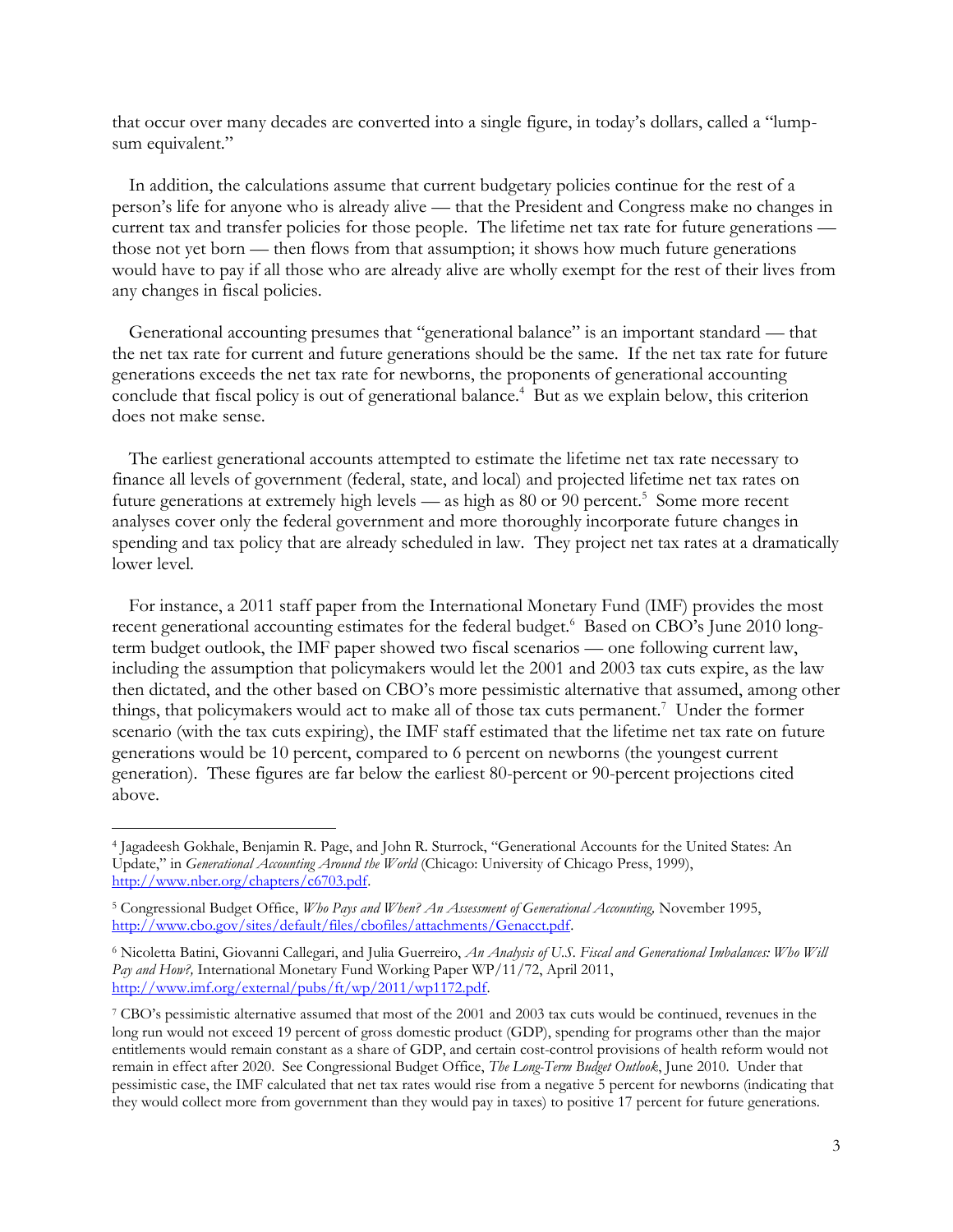But, although policymakers subsequently extended most of those tax cuts, calculations of net tax rates today would probably be still lower than the IMF's figures. That's because the IMF staffers made these calculations before a series of important legislative and other changes that will significantly reduce the nation's fiscal challenges. Those changes include the 2011 Budget Control Act, which constrains future discretionary spending, and the recent slowdown in health care cost growth.

Finally, in recent papers, Gokhale and Kotlikoff present their estimates of net taxes in dollars.<sup>8</sup> Dollar estimates are especially uninformative, because they do not provide essential context. It's one thing to say, for instance, that someone owes \$10,000 in taxes; it's another to put it in context by revealing the person's income. Expressing net taxes in relation to income puts them in proper perspective. And many readers may easily miss the fact that generational accounting calculates *lifetime* net taxes and therefore mistakenly compare a generation's lifetime net taxes in dollars to its (or the nation's) current *annual* income, which would grossly exaggerate the tax burden.

#### Generational Accounting Is Complex and Hard to Understand

Early on, generational accounting's biggest proponents greatly overstated its potential usefulness. Kotlikoff asserted that standard concepts of revenues, outlays, and deficits are "devoid of economic content" and have "repeatedly led us astray."<sup>9</sup> Some backers even argued that generational accounting should replace conventional budget bookkeeping. That has not happened, because — as a 1998 staff paper for a Presidential commission noted — generational accounting "does not perform the most basic function of a budget, which is to propose and enact an allocation of resources among different programs for a specified period."<sup>10</sup>

But, even to supplement standard concepts rather than replace them, generational accounting is problematic. Its methods and conclusions are not easy to understand. Even professional economists find the calculations complex and highly sensitive to sometimes arbitrary assumptions. And, as noted, they are implausible in at least one fundamental way: they unrealistically assume that Congress will impose *all* needed budget changes *exclusively* on generations not yet born, sparing every individual who's now alive.

In contrast to generational accounting, the Office of Management and Budget (OMB), CBO, the Center on Budget and Policy Priorities (CBPP), and other organizations provide budget projections for both the short and long run that are relatively straightforward. They show the path of federal revenues and of major categories of spending (such as Medicare and Medicaid, Social

<sup>8</sup> Jagadeesh Gokhale, *Fiscal and Generational Imbalances and Generational Accounts: A 2012 Update*, Cato Institute Working Paper, November 2012, [http://www.cato.org/publications/working-paper/fiscal-generational-imbalances-generational](http://www.cato.org/publications/working-paper/fiscal-generational-imbalances-generational-accounts-2012-update)[accounts-2012-update](http://www.cato.org/publications/working-paper/fiscal-generational-imbalances-generational-accounts-2012-update); Giovanni Callegari and Laurence J. Kotlikoff, "Estimating the U.S. 2013 Fiscal Gap," The Can Kicks Back, August 2013, [http://d3n8a8pro7vhmx.cloudfront.net/tckb/pages/284/attachments/original/-](http://d3n8a8pro7vhmx.cloudfront.net/tckb/pages/284/attachments/original/1378836788/EstimatingThe_U.S._2013_Fiscal_Gap_-_The_Can_Kicks_Back.pdf?1378836788) [1378836788/EstimatingThe\\_U.S.\\_2013\\_Fiscal\\_Gap\\_-\\_The\\_Can\\_Kicks\\_Back.pdf?1378836788.](http://d3n8a8pro7vhmx.cloudfront.net/tckb/pages/284/attachments/original/1378836788/EstimatingThe_U.S._2013_Fiscal_Gap_-_The_Can_Kicks_Back.pdf?1378836788)

<sup>9</sup> Lawrence J. Kotlikoff, quoted in William A. Niskanen, "Book Review, Generational Accounting: Knowing Who Pays, and When, for What We Spend," *Cato Journal*, Fall 1992, [http://www.cato.org/sites/cato.org/files/serials/files/cato](http://www.cato.org/sites/cato.org/files/serials/files/cato-journal/1992/11/cj12n2-14.pdf)[journal/1992/11/cj12n2-14.pdf.](http://www.cato.org/sites/cato.org/files/serials/files/cato-journal/1992/11/cj12n2-14.pdf)

<sup>10</sup> Staff Paper Prepared for the President's Commission to Study Capital Budgeting, April 21, 1998, available at [http://clinton2.nara.gov/pcscb/staf\\_genacc.html.](http://clinton2.nara.gov/pcscb/staf_genacc.html)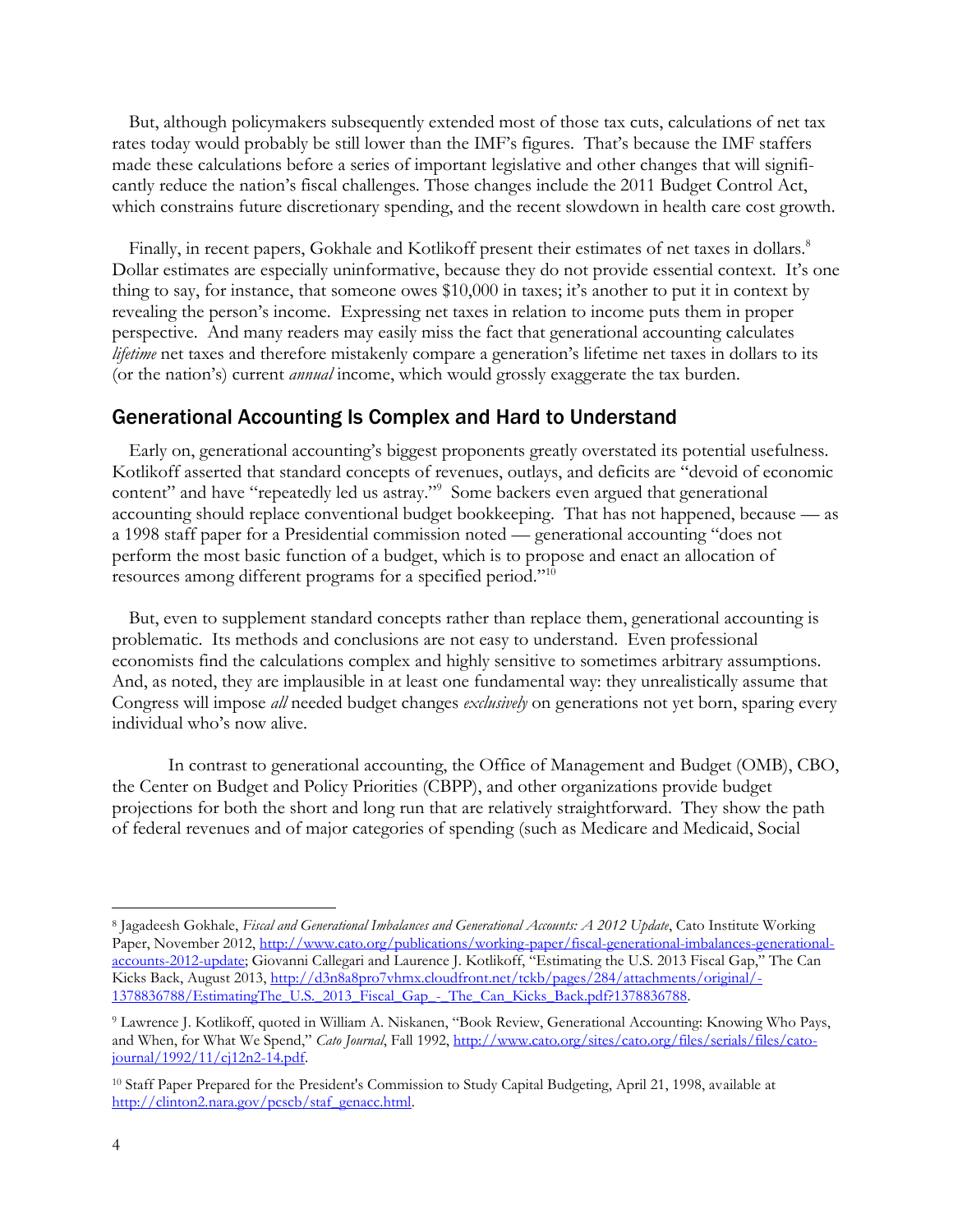Security, other programs, and interest). In that way, they show clearly what's driving longer-term fiscal pressures, and when. (For an example, see Figure  $1.^{11}$ )

Policymakers and citizens naturally focus on key budget decisions — tax rates, benefit formulas and eligibility rules, appropriation amounts, and so forth — for a fiscal year or for a decade. They are not used to seeing the lifetime value of important parameters summarized in a single presentvalue figure, and they can't reasonably make decisions about specific future taxes and spending programs on that basis. In short, standard budget presentations — like those summarized in Figure 1 — are a far clearer way of showing long-term budget pressures than generational accounting, and are readily available. In this respect, generational accounting attempts to solve a non-existent problem, and in a way that's very easy to misunderstand.

## Generational Accounting's "Lifetime Net Tax Rate" Is **Misleading**

The main product of generational-accounting calculations is the so-called lifetime net tax rate on current and future generations. But that tax rate has a very specialized meaning and will likely be misinterpreted.

The implication of generational accounting — that a baby born yesterday and one born tomorrow will face wildly different net tax rates — is entirely unrealistic. In reality, lawmakers typically enact budget policies that affect people alive today as well as future generations.

If, for instance, a President and Congress decided to slow the growth of debt by raising taxes,

 $\overline{a}$ 

## Figure 1 Long-Run Projections Provide a Clear Picture of the Budget Outlook



Source: Historical data from the Office of Management and Budget; projections from CBPP based on Congressional Budget Office, Joint Committee on Taxation, and Social Security and Medicare Trustees data.

they would not impose sharply higher tax rates on people born after today, while leaving tax rates untouched for everyone now alive. The same is true of cuts in spending programs. Yet generational accounting makes precisely that assumption when it calculates the net tax rate on future generations, and that assumption is key to the calculations. That's why some estimates put the net tax rate for future generations at such an extraordinarily high level and show such a large difference between the

<sup>11</sup> Richard Kogan, Kathy A. Ruffing, and Paul N. Van de Water, *Long-Term Budget Outlook Remains Challenging, But Recent Legislation Has Made It More Manageable*, Center on Budget and Policy Priorities, June 27, 2013, [http://www.cbpp.org/cms/index.cfm?fa=view&id=3983.](http://www.cbpp.org/cms/index.cfm?fa=view&id=3983)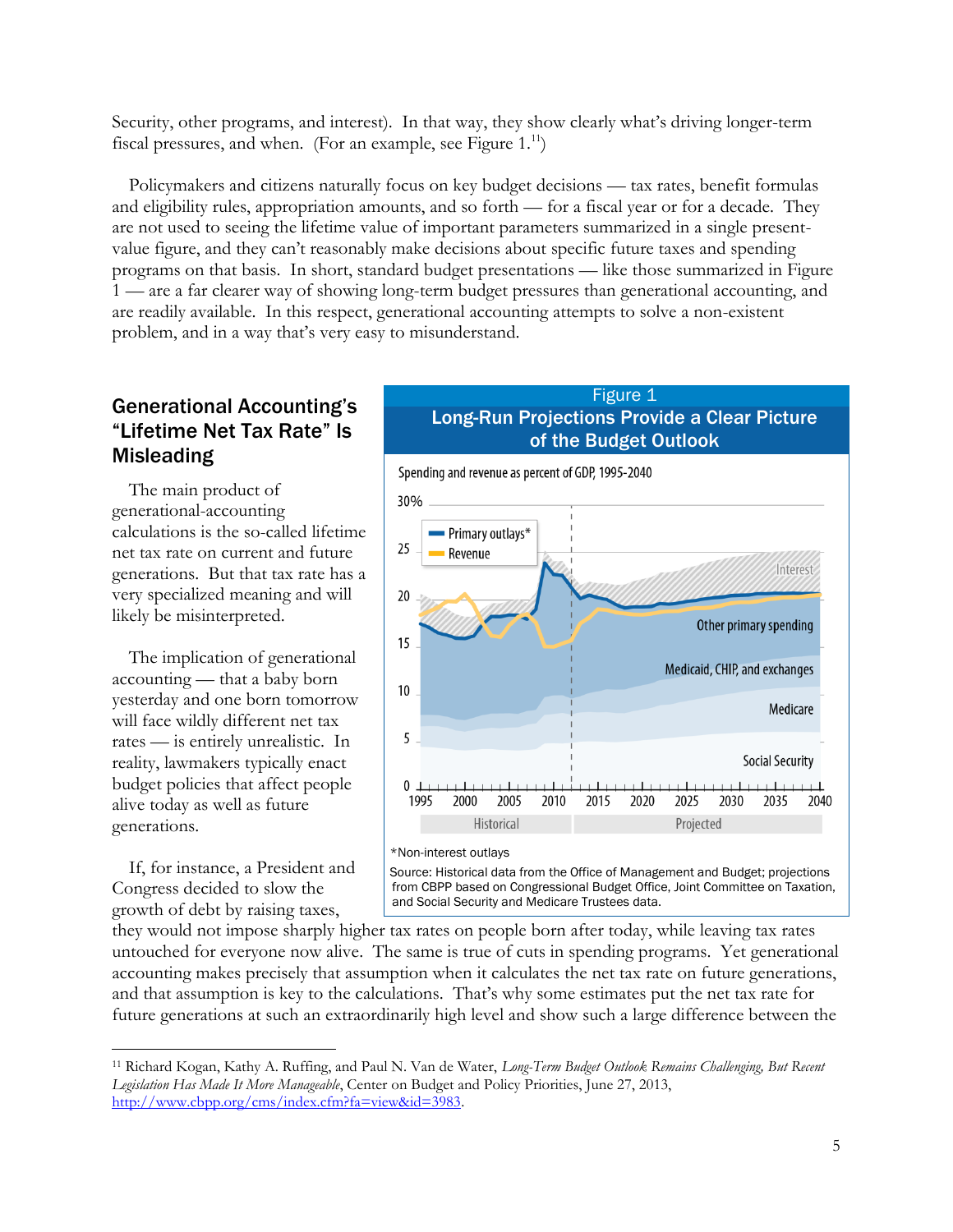net tax rate for newborns and the composite rate for those yet unborn. That's also why the results are so broadly misunderstood.

The net tax rate is also not comparable to standard measures of tax rates for another reason. OMB, CBO, and other budget analysts typically depict taxes as a percentage of the economy — as measured by the gross domestic product (GDP) — or as a percentage of a person's or household's income. Generational accounting, however, expresses net tax rates as a percentage of labor income. Yet labor compensation represents only about *55 percent* of GDP. If, then, someone uses labor income as the denominator in calculating net tax rates, the net tax burden will look artificially high.

Moreover, under calculations of net tax rates, benefit reductions in Social Security or Medicare or other transfer programs show up as an increase in the net tax rate. That's because, as previously noted, generational accounting defines net taxes as taxes minus transfers. Readers will find it hard to grasp that cutting government programs increases the net tax rate. And policymakers will have a very hard time deciding what to do if they think that the net tax rate on future generations is too high and want to reduce it.

In short, the lifetime net tax rate is abstract, unfamiliar, and misleading, and it's difficult to see how policymakers can put it to practical use.

#### Projections Through Infinity Are Not Valid

Generational accounting requires its practitioners to project the future size of the population, labor force participation and earnings, taxes, transfers, government purchases, interest rates, and many other variables *through infinity* — that is, forever. Technically, the calculations are simple enough with today's computing power. The problem is that making projections over an infinite horizon has serious pitfalls.

The further out one looks, the more uncertain projections become. That's why budget experts generally agree that projections grow very iffy after a few decades and virtually nobody projects beyond 75 years. The Social Security actuaries, for example, estimate with 80 percent confidence that Social Security outlays will be between 5.4 and 6.9 percent of GDP in 2038 and between 3.7 percent and 7.7 percent of GDP in 2087.<sup>12</sup> For the major health-care entitlements, CBO estimates that the debt-to-GDP ratio in 2038 could differ by 30 percentage points if annual excess cost growth (that is, the amount by which the growth of health care costs per beneficiary exceeds the growth of GDP per person) were 0.5 percent lower or 0.5 percent higher than CBO's central assumption.<sup>13</sup> "Because the uncertainty of budget projections increases the farther the projections extend into the future," CBO writes, "this report focuses on the next 25 years." So, too, does CBPP's most recent report on long-run projections.

The American Academy of Actuaries cautions that even the 75-year Social Security projections are highly uncertain and that infinite-horizon projections are largely useless:

<sup>12</sup> *The 2013 Annual Report of the Board of Trustees of the Federal Old-Age and Survivors Insurance and Federal Disability Insurance Trust Funds*, May 2013, [http://www.socialsecurity.gov/OACT/TR/2013/index.html,](http://www.socialsecurity.gov/OACT/TR/2013/index.html) Table VI.E1, and personal communication from the Social Security Administration's Office of the Chief Actuary.

<sup>13</sup> CBO, *The 2013 Long-Term Budget Outlook*, September 2013.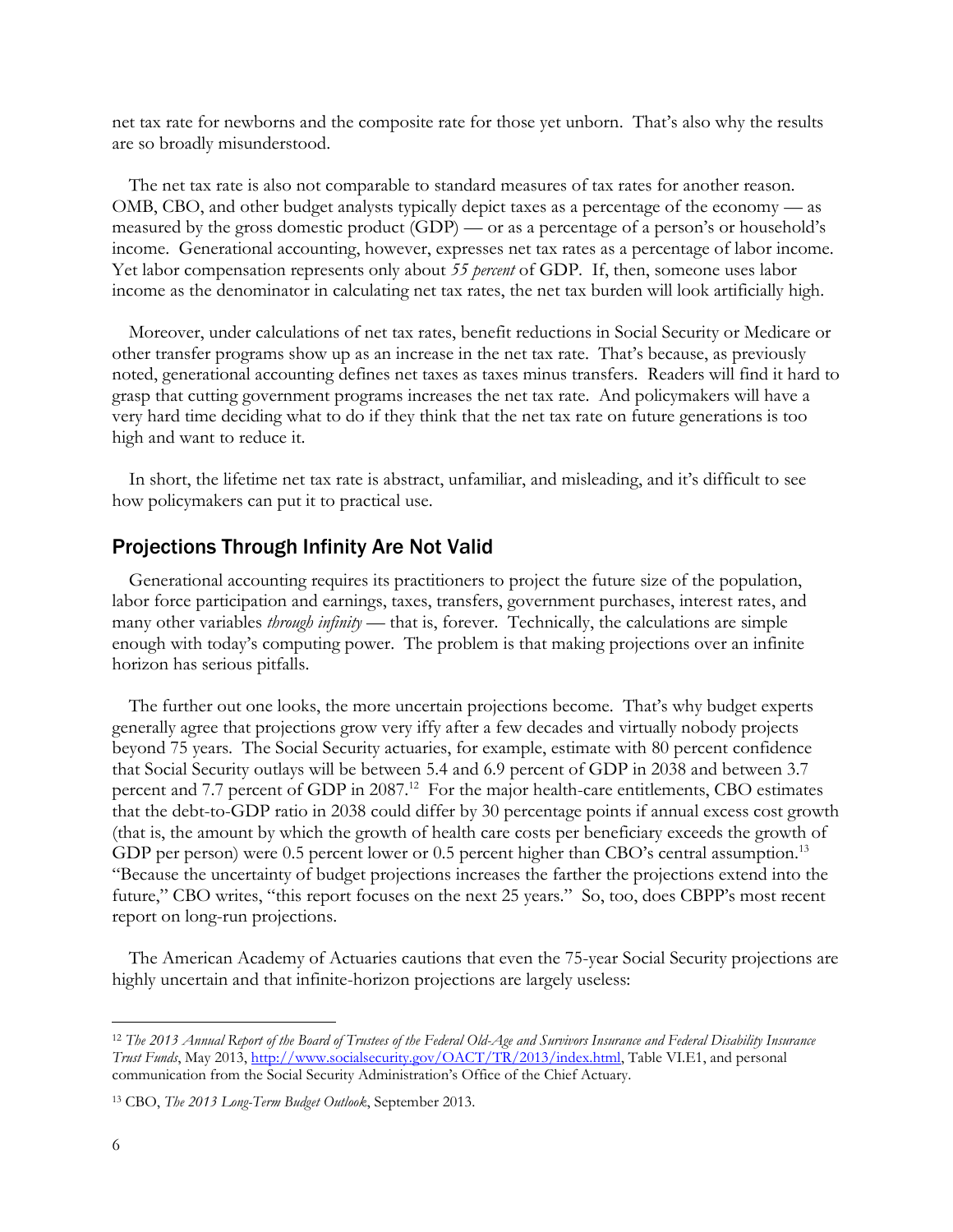With regard to the infinite-time-period estimates, the [Academy's Social Insurance Committee] begins its analysis by noting that the results of the 75-year statutory valuation are themselves subject to extreme uncertainty. Consider the situation of actuaries or economists in the year 1928 attempting to project demographic and economic parameters 75 years into the future — to 2003. They likely would have missed the Great Depression, World War II, the baby boom, the influx of women into the labor force, etc. Nobody, no matter how intelligent or educated, could have anticipated these very significant events . . . . Given the uncertainty of projections 75 years into the future, extending the projections into the infinite future can only increase the uncertainty, rendering the results of limited value to policymakers. 14

For generational accounting, the projections require that practitioners choose levels or growth rates for many interdependent variables, with sensitive implications. One critical variable is the discount rate, or interest rate, which converts future dollar flows into present-value terms.

The choice of a discount rate, though largely arbitrary, significantly affects the estimated net tax rate on future generations.<sup>15</sup> Early practitioners of generational accounting generally used a real interest rate — that is, a rate in excess of inflation — of 6 percent; more recent ones have generally used 3 percent, which is close to the rate that the Social Security actuaries assume. Relatively small differences between the discount rate and the growth rate of earnings and of per-capita health care costs can have profound effects on the net tax rate, yet no one can project those variables with confidence.

In short, budget and economic forecasts are highly uncertain — and spinning them out to infinity makes them dramatically more so. That's why CBO and other leading budget analysts focus on the next three decades or so for long-run budget estimates, which amply documents future fiscal pressures and presents a reasonable horizon for policymakers.

## Generational Accounting Ignores Benefits of Government Spending

Generational accounts categorize all government spending either as a purchase or a transfer. The distinction is often arbitrary — for example, public support to elementary and secondary education is a purchase, while a direct grant, loan, or tax credit to a college student is a transfer, though all such spending can boost younger generations' earning power and reduces what they (or their parents) pay for their education. Yet the distinction matters greatly for generational accounting because, as previously noted, generational accounting calculates the lifetime net tax rate by subtracting transfer payments but not government purchases from tax payments. The arbitrary nature of this distinction, which we have illustrated, is another reason to be skeptical of the estimates produced by generational accounting.

Government spending in one year can substantially benefit younger generations. Spending on education, infrastructure, and research and development can promote economic growth. Spending

<sup>14</sup> Eric J. Klieber to Trustees of the Social Security System, December 19, 2003,

[http://www.actuary.org/pdf/socialsecurity/tech\\_dec03.pdf.](http://www.actuary.org/pdf/socialsecurity/tech_dec03.pdf) The Academy stated that such infinite-horizon projections would be useful chiefly if they were "used exclusively to identify an ultimate reversal of an apparent trend demonstrated in the 75-year projection," which is clearly unlikely.

<sup>15</sup> Dean Baker, *Robbing the Cradle? A Critical Assessment of Generational Accounting*, Economic Policy Institute, 1995.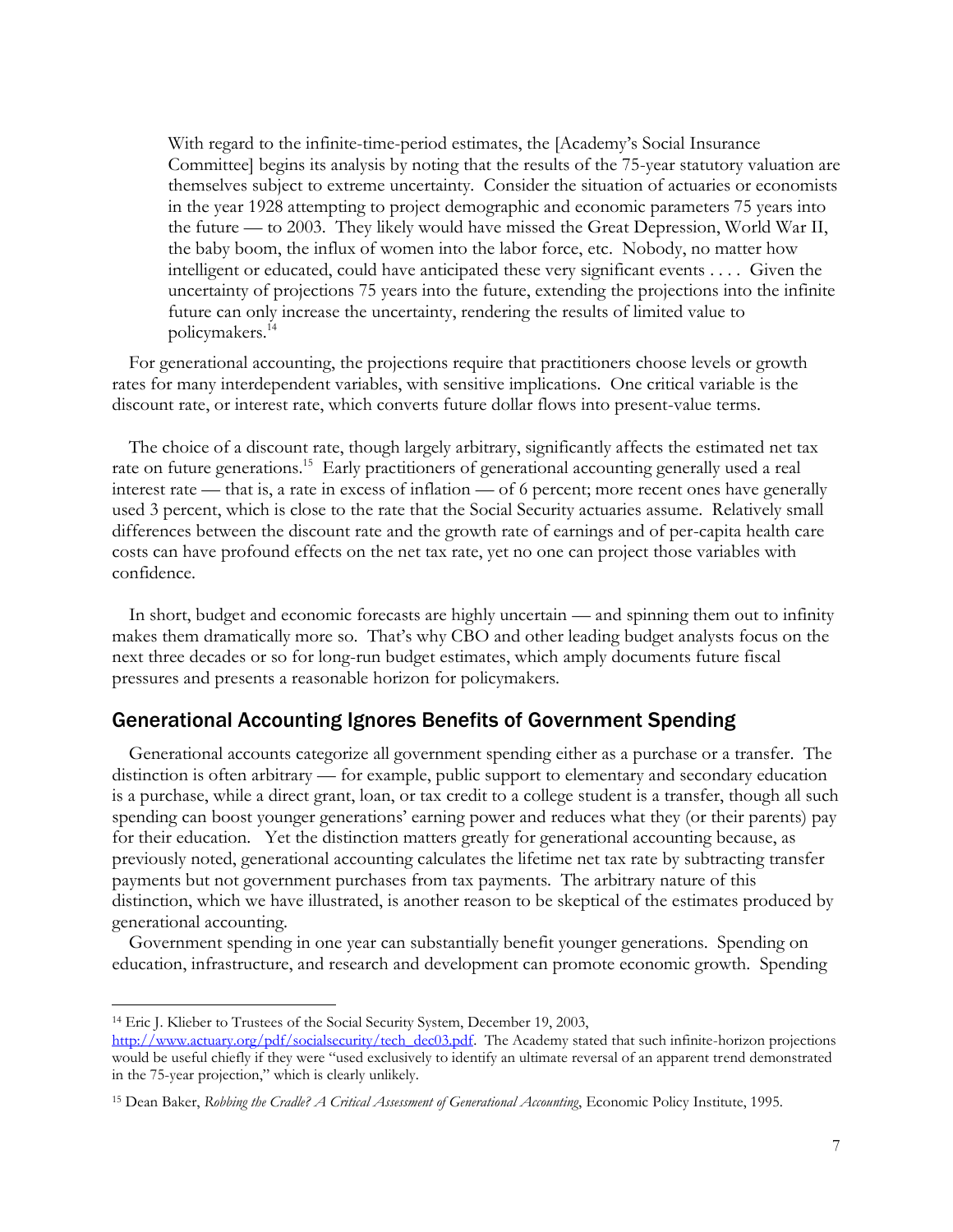on national defense, environmental protection, law enforcement, and financial regulation can provide Americans with extra security. Spending on income security and health care for the young can boost their economic opportunities, while such spending for the old insures them against economic risk and against dependence on their children. Social Security and Medicare make it less likely that children will have to help pay their parents' medical or other bills. Generational accounting misses this interdependence. For example, if Social Security benefits were cut for both present and future generations, the benefit cut for people now alive would show up as a reduction in the net tax rate for unborn generations. But the costs of supporting the elderly in their retirement would not disappear; future children would have a correspondingly greater need to support their parents from their own resources.

By mechanically calculating the net tax rates of different generations, generational accounting fails to consider the benefits of government spending for different and interdependent generations. Generational accounting also ignores other private and public activities through which earlier generations improve the living standards or quality of life of later ones — for example, parents' investment in their children's education or government regulations that protect the environment.<sup>16</sup>

To be fair, the proponents of generational accounting do not deny these effects, but they make no effort to allocate them between generations. As former CBO director Rudolph Penner put it, generational accounting "counts only what is easily countable. . . . Thus, for example, the 'greatest generation' — the generation that won World War II — gets no credit for its contribution to the welfare of future generations."<sup>17</sup>

Nobel-prize winning economist Peter Diamond offers even more sweeping criticism: "Since the [generational accounting] framework does not value [government] services but only recognizes the cost of producing them, this is an inadequate picture of intergenerational fiscal relations… I do not think that generational balance calculated as it is currently is a good basis by itself for identifying either equitable policies or good ones."<sup>18</sup>

## Generational Accounting Ignores Future Increases in Living Standards

In estimating the tax burden that we are passing on to our children and grandchildren, generational accounting ignores the fact that, as a whole, they will be richer than we are and, thus, better positioned to pay somewhat higher taxes.

Social Security tax rates, for example, have risen from 2 percent of earnings in 1937 to 12.4 percent today (for employees and employers, combined). Yet nobody would dispute that an average worker is much better off today than at Social Security's start, over 70 years ago, even after taxes. And under the Social Security trustees' assumptions, the average worker will be almost 50 percent better off — in real terms — in 2040 than the average worker was in 2013, and twice as well off by

<sup>16</sup> It also ignores the bequests that people leave to later generations. See Willem H. Buiter, "Generational Accounts, Aggregate Saving and Intergenerational Distribution," *Economica*, Vol. 61, No. 256 (November 1997), pp. 605-626.

<sup>17</sup> Rudolph G. Penner, "What Is Generational Accounting?" Rudolph G. Penner, "What Is Generational Accounting?" Tax Policy Briefing Book, Urban Institute-Brookings Institution Tax Policy Center, September 10, 2007, [http://www.taxpolicycenter.org/briefing-book/background/taxes-budget/generational-accounting.cfm.](http://www.taxpolicycenter.org/briefing-book/background/taxes-budget/generational-accounting.cfm)

<sup>18</sup> Peter A. Diamond, "Generational Accounts and Generational Balance: An Assessment," *National Tax Journal*, December 1996.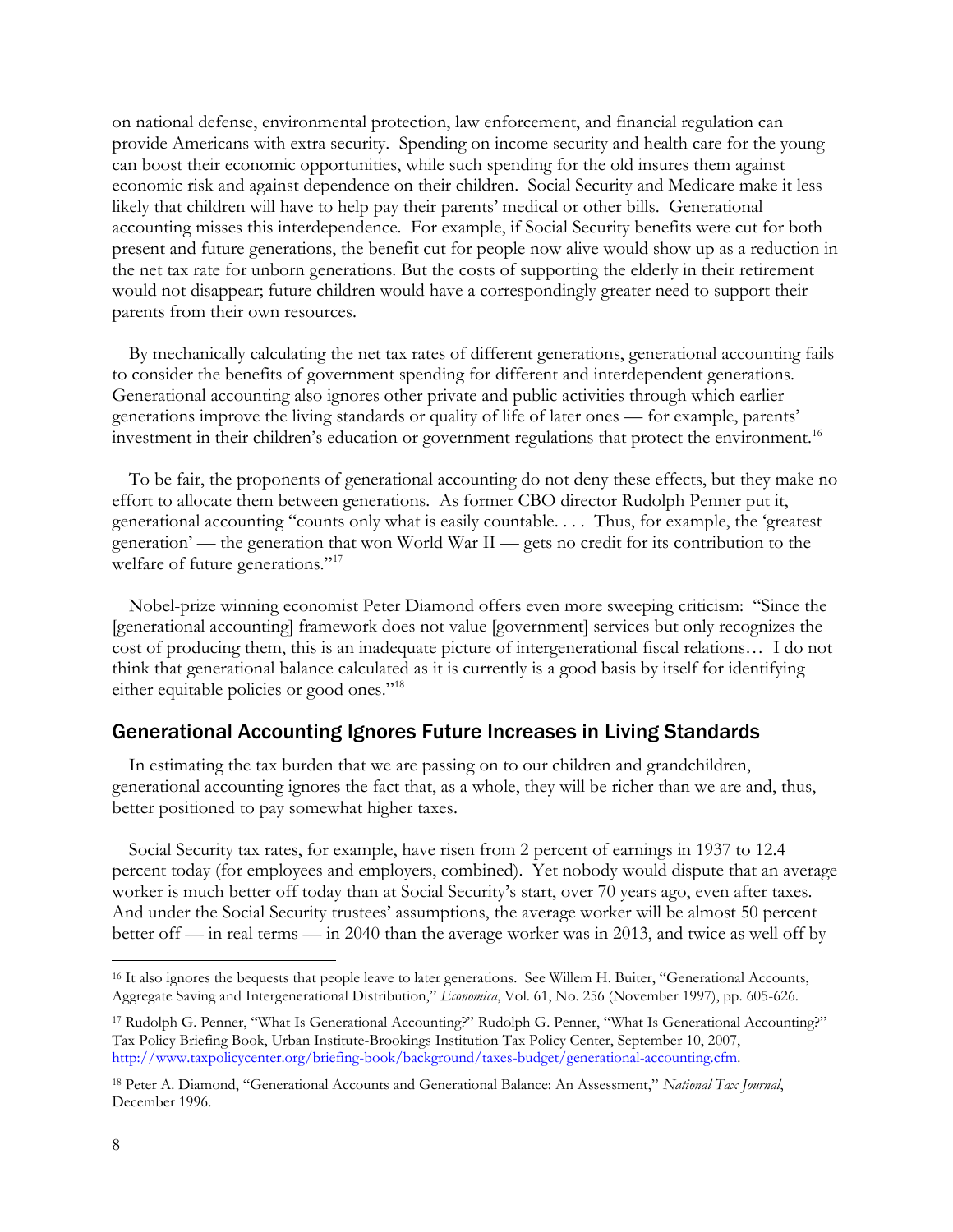2070.<sup>19</sup> Future workers will have much higher after-tax income even if policymakers ask them to pay somewhat higher payroll taxes to support the program. Social Security is very popular, and poll respondents of all ages and incomes express a willingness to help support it through higher taxes.

Health costs are driving our long-term budget challenges far more than Social Security, and both budget projections and generational-accounting calculations are highly sensitive to the assumed growth in health spending. But as people — and societies — grow richer, they tend to devote a larger share of their income to health care; that's because as we satisfy our material needs, what we value most is more years and better health in which to enjoy them with our children and grandchildren. That helps to explain why we should expect that government and private spending on health care would increase as living standards rise. And that, in turn, explains why it's not necessarily unfair if future generations bear a somewhat higher net tax rate than the net tax rate for current generations. (Nevertheless, we should root out waste and inefficiency in the health care system wherever we can.)

 Generational accounting, however, creates the impression that any increase in the net tax rate on a later generation leaves that generation worse off than earlier ones. Yet the opposite could well be true. A more meaningful comparison would be between the average real standard of living of one generation and another — a comparison that would include changes in both pre- and post-tax income and in health status.

Kotlikoff argues that "Generational balance is a prescription for stabilizing net tax rates across generations, so it will be a feature of a long-run social optimum. . . . [Tax rates] can't forever rise or fall."<sup>20</sup> But although tax rates certainly can't rise forever, the nation and its people can assume manageable tax increases, including those from curbing unproductive or low-priority tax expenditures, that would help stabilize our fiscal outlook and still leave U.S. tax levels well below those of other advanced countries.<sup>21</sup>

#### **Conclusion**

 $\overline{a}$ 

Policymakers should care about how their decisions affect future generations. Fiscally responsible lawmakers raised such concerns when President Bush and Congress decided — by enacting the 2001 and 2003 tax cuts, fighting the Iraq and Afghanistan wars with borrowed money, and adding a new prescription-drug benefit to Medicare without fully paying for it — to push the bill to future generations. But policymakers widely understood the budgetary effects of those decisions at the time, using standard budget analyses. They didn't need generational accounting to corroborate it. And there's no reason to think that policymakers would have decided differently if generational accounting estimates were also available.

Policymakers have many tools to gauge long-run fiscal sustainability and assess generational equity that are more straightforward and understandable than generational accounting. CBO produces an

<sup>&</sup>lt;sup>19</sup> Kathy A. Ruffing, *What the 2013 Trustees' Report Shows About Social Security*, Center on Budget and Policy Priorities, June 18, 2013, [http://www.cbpp.org/files/6-18-13ss.pdf.](http://www.cbpp.org/files/6-18-13ss.pdf)

<sup>20</sup> Lawrence J. Kotlikoff, "Reply to Diamond and Cutler's Reviews of Generational Accounting," *National Tax Journal*, June 1997, p. 307.

<sup>21</sup> Chuck Marr, "Thinking About Tax Policy, Part 2: Taxes Today Are Low," Center on Budget and Policy Priorities, Off the Charts blog, April 11, 2012, [http://www.offthechartsblog.org/thinking-about-tax-policy-part-2-taxes-today-are-](http://www.offthechartsblog.org/thinking-about-tax-policy-part-2-taxes-today-are-low/) $\frac{\text{low}}{\text{.}}$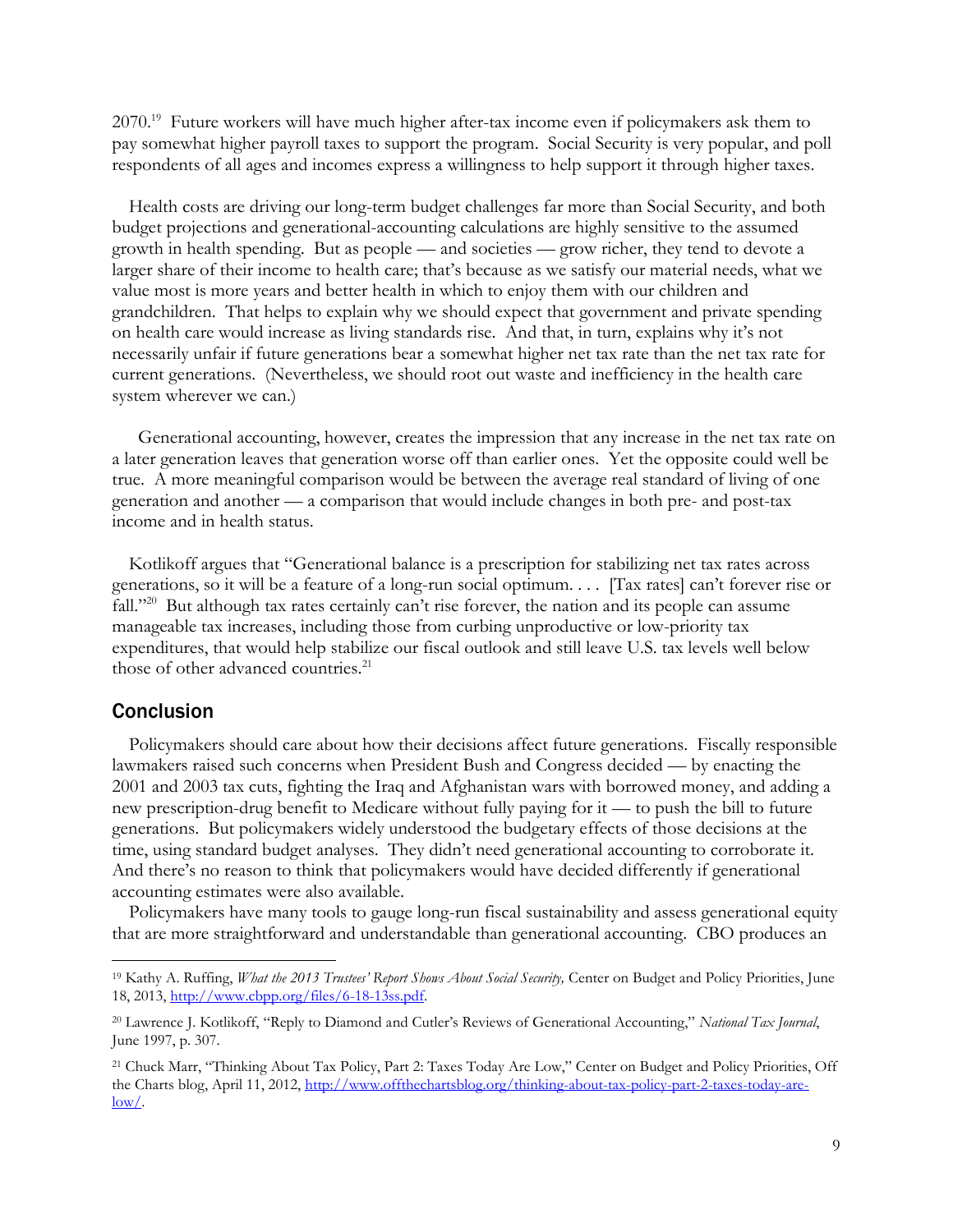annual assessment of the long-run budget outlook, including projections of the major categories of spending and revenues and calculations of the so-called fiscal gap. (See Appendix 2.) CBO and the programs' actuaries prepare long-run estimates of Social Security and Medicare taxes and spending. CBO's estimates of major budget proposals — such as the Affordable Care Act and immigration reform — often include analyses of their impact over several decades.

Generational accounting may be an interesting academic exercise, but it provides little, if any, solid, useful information beyond what's available in long-range budget projections. Moreover, generational accounting's lifetime net tax rates are based on arbitrary assumptions, hard to understand, inherently misleading, and likely to be misunderstood and misused. Generational accounting should not be part of the regular budget outlook or of major cost estimates, and enactment of the INFORM Act would be a mistake.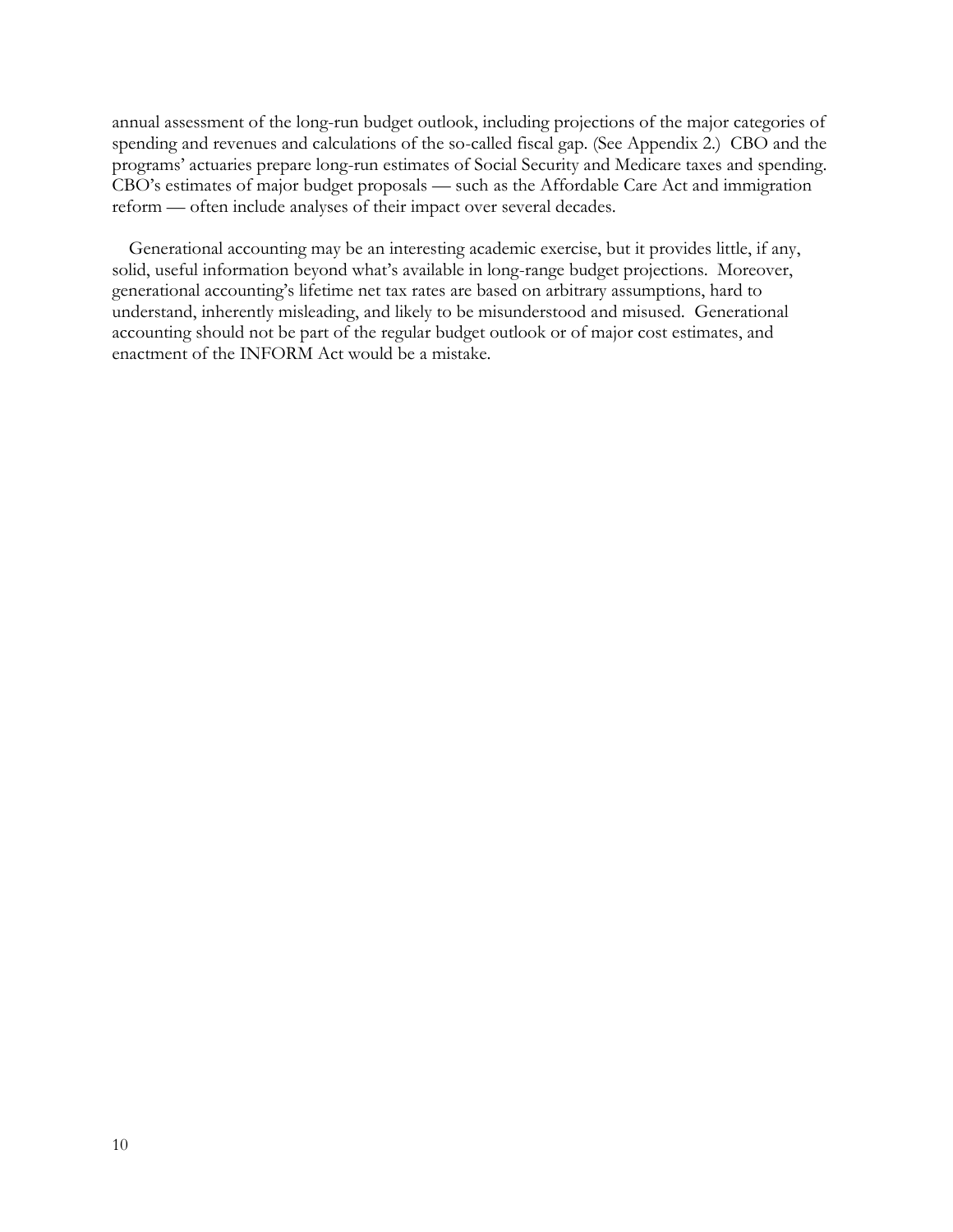#### Appendix 1 WHAT IS THE "BUDGET CONSTRAINT"?

Generational accounting relies on what economists call the "inter-temporal budget constraint." Simply put, that is:

> Present value of future net taxes  $=$  Current net government debt + Present value of future purchases

In this depiction:

- Present value means that future dollar streams projected through infinity are expressed (or "discounted") as their lump-sum equivalent in today's dollars. The Treasury's interest rate is used to calculate the lump-sum equivalent of future dollar streams because the budget constraint applies to payments to and from the Treasury over time.
- Net taxes are all taxes collected in the future, minus the value of transfer payments made by programs such as Social Security, Medicare, and Medicaid.
- Net government debt is government financial liabilities in the case of the federal government, essentially debt held by the public — minus the government's financial assets.
- Purchases are government spending for everything other than transfer payments for example, for defense, scientific research, public education, infrastructure, law enforcement, and national parks.

In a nutshell, the budget constraint means that, over time, the government must collect enough taxes to pay for government purchases and transfers and to service its debt.